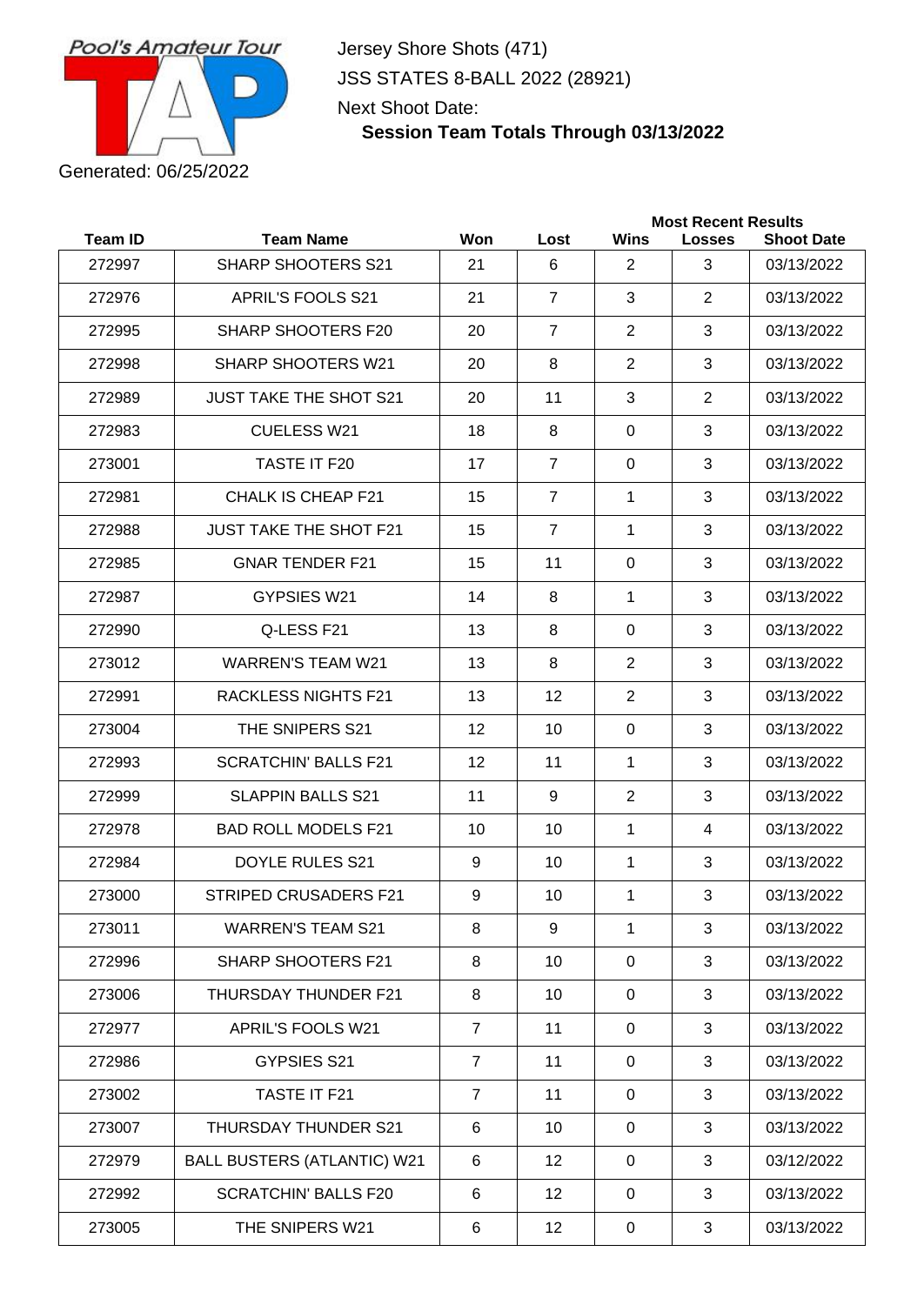| 273003 | <b>TASTE IT S21</b>                  | 6        | 12 | 0        | 3 | 03/13/2022 |
|--------|--------------------------------------|----------|----|----------|---|------------|
| 273008 | <b>VFW 2 F21</b>                     | 6        | 12 | 0        | 3 | 03/13/2022 |
| 272994 | <b>SEVEN STICKS &amp; A RACK F21</b> | 5        | 8  | 3        | 0 | 03/12/2022 |
| 272980 | <b>BALL BUSTERS (OCEAN) W21</b>      | 5        | 10 |          | 4 | 03/12/2022 |
| 272982 | CRAZY 8'S W21                        | 4        | 11 | 2        | 3 | 03/12/2022 |
| 273009 | <b>WARREN'S TEAM F20</b>             | 0        | 15 | 0        | 5 | 03/12/2022 |
| 273010 | <b>WARREN'S TEAM S20</b>             | $\Omega$ | 15 | $\Omega$ | 5 | 03/12/2022 |

## **Team Name: SHARP SHOOTERS S21 Team ID: 272997**

| Player ID H/C |          | <b>Player Name</b>     | <b>Games</b><br>Won | Games<br>Lost | Won      | <b>Matches Matches</b><br>Lost | <b>Played</b> | <b>Renewal Due</b><br>Date |
|---------------|----------|------------------------|---------------------|---------------|----------|--------------------------------|---------------|----------------------------|
| 49087         | 5        | <b>ROBERT CRISS</b>    | 20                  | 6             | 5        | 0                              | 5             | 01/10/2023                 |
| 41403         | 6        | <b>CHRIS CARPENTER</b> | 17                  | 14            | 3        | 2                              | 5             | 05/07/2023                 |
| 202663        | 5        | <b>TRAVIS CLARKE</b>   | 16                  | 4             | 4        | 0                              | 4             | 02/28/2023                 |
| 49089         | 4        | <b>JOE MCCORMICK</b>   | 7                   | 6             | 2        | 1                              | 3             | 04/04/2023                 |
| 202851        | 3        | <b>MEGAN CLARKE</b>    | 3                   | 5             | 1        | 2                              | 3             | 03/01/2023                 |
| 41407         | 5        | RONALD BROUGHTON       | $\Omega$            | $\mathbf 0$   | $\Omega$ | 0                              | $\Omega$      | 05/23/2023                 |
| $\Omega$      | $\Omega$ | <b>OPEN PLAYER</b>     | $\Omega$            | 4             | 6        | 0                              | 6             |                            |
| 45894         | 6        | DARRYL COTTMAN         | $\Omega$            | 5             | $\Omega$ | 1                              | 1             | 09/13/2022                 |

## **Team Name: APRIL'S FOOLS S21 Team ID: 272976**

| Player ID H/C |                | <b>Player Name</b>     | Games<br>Won | <b>Games</b><br>Lost | Won            | <b>Matches Matches Played</b><br>Lost |                | <b>Renewal Due</b><br><b>Date</b> |
|---------------|----------------|------------------------|--------------|----------------------|----------------|---------------------------------------|----------------|-----------------------------------|
| 32464         | 6              | <b>PAUL CALIGUARI</b>  | 18           | 6                    | 3              |                                       | $\overline{4}$ | 12/16/2022                        |
| 62355         | $\overline{7}$ | <b>JUSTIN PELECH</b>   | 15           | 1                    | 3              | 0                                     | 3              | 04/05/2023                        |
| 303416        | 5              | <b>JIGNA MILLELIRI</b> | 9            | 13                   | $\overline{2}$ | 3                                     | 5              | 04/08/2023                        |
| 227060        | 3              | <b>APRIL TINDALL</b>   | 8            | $\overline{4}$       | 4              | 1                                     | 5              | 04/12/2023                        |
| 296951        | $\overline{4}$ | <b>ISABEL PEREZ</b>    | 8            | 10                   | $\overline{2}$ | 2                                     | $\overline{4}$ | 04/04/2023                        |
| 6708          | 6              | <b>ANTHONY BORG</b>    | 5            | $\overline{2}$       | 1              | 0                                     | 1              | 04/01/2023                        |
| 295506        | 5              | <b>JIMMY STEFAN</b>    | $\mathbf{0}$ | $\Omega$             | $\Omega$       | 0                                     | $\Omega$       | 12/20/2022                        |
| 222463        | 5              | ED HUTH                | $\mathbf{0}$ | $\mathbf 0$          | $\Omega$       | 0                                     | $\mathbf{0}$   | 12/20/2022                        |
| $\Omega$      | $\Omega$       | <b>OPEN PLAYER</b>     | $\mathbf{0}$ | 4                    | 6              | 0                                     | 6              |                                   |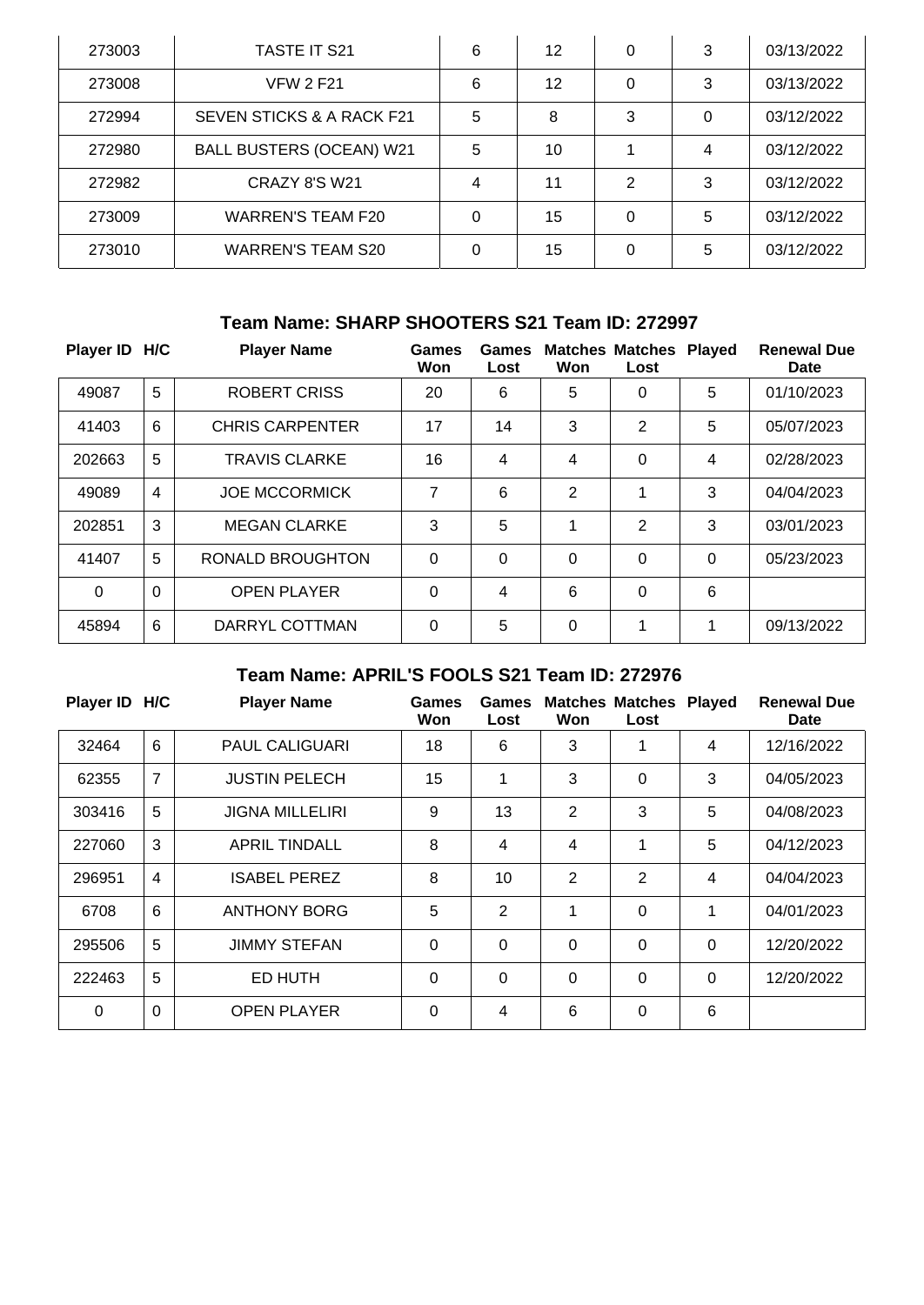| Player ID H/C |                | <b>Player Name</b>      | Games<br>Won   | Games<br>Lost | Won            | <b>Matches Matches</b><br>Lost | <b>Played</b> | <b>Renewal Due</b><br>Date |
|---------------|----------------|-------------------------|----------------|---------------|----------------|--------------------------------|---------------|----------------------------|
| 260702        | $\overline{7}$ | <b>BENJAMIN MASUCCI</b> | 19             | 9             | 3              | 1                              | 4             | 01/04/2023                 |
| 49087         | 5              | ROBERT CRISS            | 13             | 8             | 3              | 1                              | 4             | 01/10/2023                 |
| 202663        | 5              | <b>TRAVIS CLARKE</b>    | 11             | 7             | $\overline{2}$ | 1                              | 3             | 02/28/2023                 |
| 41403         | 6              | <b>CHRIS CARPENTER</b>  | 5              | 3             | 1              | $\Omega$                       | 1             | 05/07/2023                 |
| 45896         | 5              | <b>BRYSON COTTMAN</b>   | 4              | 4             | 1              | 0                              | 1             | 05/10/2023                 |
| 49089         | 4              | <b>JOE MCCORMICK</b>    | 3              | 4             | 1              | 1                              | 2             | 04/04/2023                 |
| 202851        | 3              | <b>MEGAN CLARKE</b>     | $\overline{2}$ | 6             | 1              | $\overline{2}$                 | 3             | 03/01/2023                 |
| 0             | $\Omega$       | <b>OPEN PLAYER</b>      | $\mathbf{0}$   | $\Omega$      | 8              | 1                              | 9             |                            |
| 41407         | 5              | <b>RONALD BROUGHTON</b> | $\Omega$       | $\mathbf{0}$  | 0              | 0                              | $\Omega$      | 05/23/2023                 |

## **Team Name: SHARP SHOOTERS F20 Team ID: 272995**

#### **Team Name: SHARP SHOOTERS W21 Team ID: 272998**

| Player ID H/C |                | <b>Player Name</b>      | <b>Games</b><br>Won | Games<br>Lost  | Won            | <b>Matches Matches</b><br>Lost | <b>Played</b> | <b>Renewal Due</b><br><b>Date</b> |
|---------------|----------------|-------------------------|---------------------|----------------|----------------|--------------------------------|---------------|-----------------------------------|
| 49087         | 5              | <b>ROBERT CRISS</b>     | 18                  | 8              | 4              | 1                              | 5             | 01/10/2023                        |
| 45896         | 5              | <b>BRYSON COTTMAN</b>   | 18                  | 12             | 4              | 1                              | 5             | 05/10/2023                        |
| 260702        | $\overline{7}$ | <b>BENJAMIN MASUCCI</b> | 15                  | 7              | 3              | 1                              | 4             | 01/04/2023                        |
| 202663        | 5              | <b>TRAVIS CLARKE</b>    | 10                  | 6              | $\overline{2}$ | 1                              | 3             | 02/28/2023                        |
| 202851        | 3              | <b>MEGAN CLARKE</b>     | $\overline{4}$      | 15             | 1              | 4                              | 5             | 03/01/2023                        |
| 49089         | $\overline{4}$ | <b>JOE MCCORMICK</b>    | $\Omega$            | $\overline{0}$ | $\mathbf 0$    | 0                              | $\Omega$      | 04/04/2023                        |
| 41403         | 6              | <b>CHRIS CARPENTER</b>  | $\mathbf 0$         | $\mathbf 0$    | $\Omega$       | 0                              | $\Omega$      | 05/07/2023                        |
| 41407         | 5              | <b>RONALD BROUGHTON</b> | $\Omega$            | $\mathbf 0$    | $\mathbf 0$    | 0                              | $\Omega$      | 05/23/2023                        |
| $\Omega$      | $\Omega$       | <b>OPEN PLAYER</b>      | $\Omega$            | 4              | 6              | 0                              | 6             |                                   |

### **Team Name: JUST TAKE THE SHOT S21 Team ID: 272989**

| <b>Player ID</b> | H/C            | <b>Player Name</b>     | <b>Games</b><br>Won | <b>Games</b><br>Lost | Won            | <b>Matches Matches Played</b><br>Lost |          | <b>Renewal Due</b><br>Date |
|------------------|----------------|------------------------|---------------------|----------------------|----------------|---------------------------------------|----------|----------------------------|
| 305604           | $\overline{4}$ | <b>SHANNON SIEVERS</b> | 20                  | 15                   | 6              |                                       | 7        | 09/30/2022                 |
| 289835           | 6              | <b>PHIL CARR</b>       | 20                  | 17                   | 3              | 2                                     | 5        | 04/09/2023                 |
| 244060           | 5              | <b>MARK CANNY</b>      | 13                  | 19                   | $\overline{2}$ | 4                                     | 6        | 09/13/2022                 |
| 297126           | $\overline{4}$ | <b>JON PACE</b>        | 8                   | 8                    | 2              | 4                                     | 3        | 04/08/2023                 |
| 293238           | 5              | <b>JAY MAYER</b>       | 8                   | 13                   | 2              | 2                                     | 4        | 09/09/2022                 |
| 294759           | 3              | DANNY ROGERS           | 1                   | $\mathbf{2}$         | 0              | 1                                     | 1        | 12/03/2022                 |
| 222463           | 5              | ED HUTH                | $\Omega$            | 0                    | 0              | 0                                     | $\Omega$ | 12/20/2022                 |
| $\Omega$         | $\mathbf 0$    | <b>OPEN PLAYER</b>     | 0                   | 4                    | 5              | 0                                     | 5        |                            |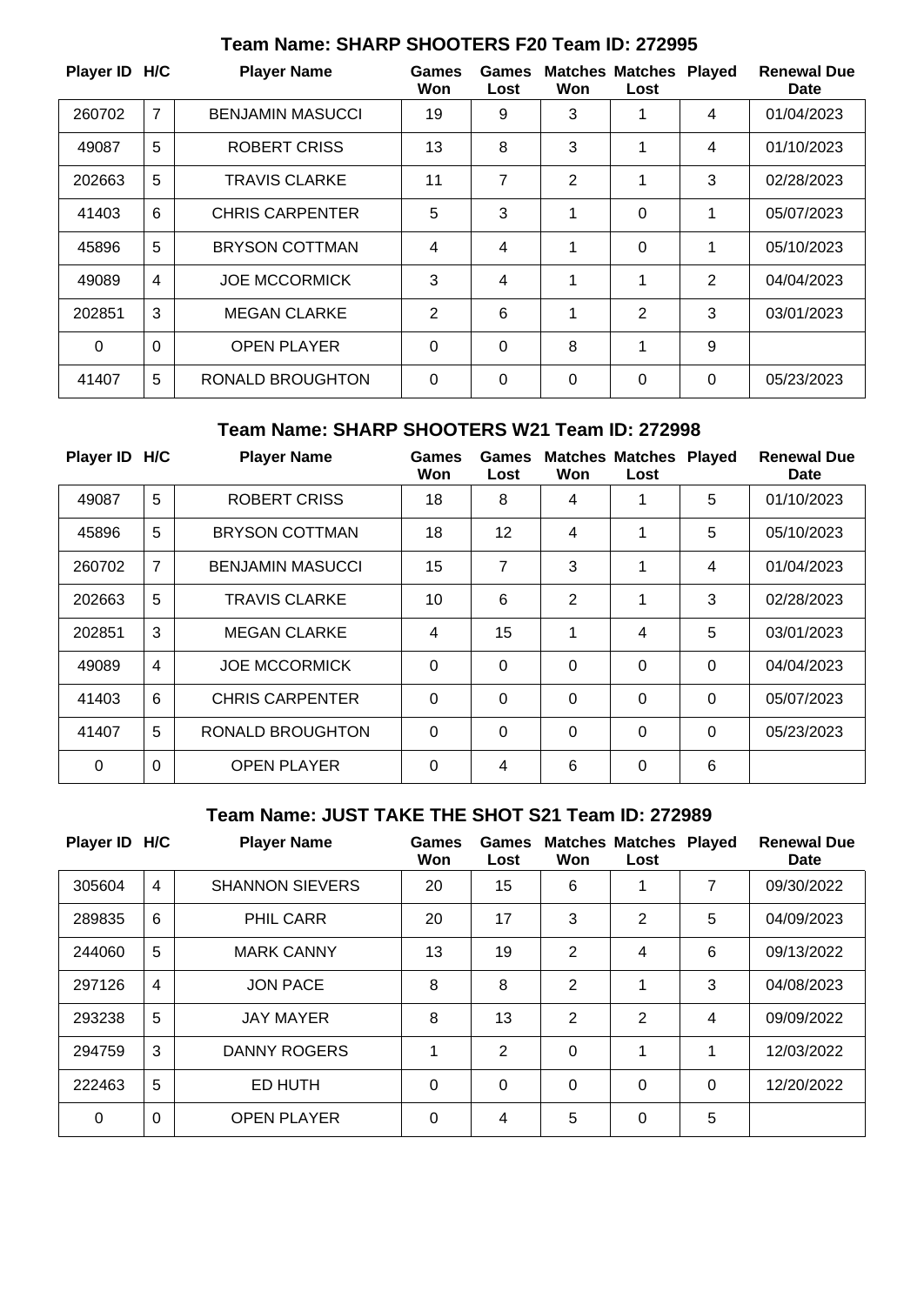| Player ID H/C |          | <b>Player Name</b>        | Games<br>Won | Games<br>Lost | Won | <b>Matches Matches Played</b><br>Lost |   | <b>Renewal Due</b><br><b>Date</b> |
|---------------|----------|---------------------------|--------------|---------------|-----|---------------------------------------|---|-----------------------------------|
| 293379        | 6        | <b>DOMINGOS RODRIGUES</b> | 15           | 9             | 3   | 0                                     | 3 | 09/15/2022                        |
| 208643        | 5        | <b>TIM MURPHY</b>         | 13           | 12            | 3   |                                       | 4 | 09/22/2022                        |
| 26752         | 5        | <b>CHARLIE YANNELLI</b>   | 12           | 12            | 3   | $\overline{2}$                        | 5 | 09/09/2022                        |
| 297126        | 4        | <b>JON PACE</b>           | 9            | 5             | 3   | 0                                     | 3 | 04/08/2023                        |
| 16911         | 5        | DAVE LAGUARDIA            | 6            | 7             | 1   | 1                                     | 2 | 02/20/2023                        |
| 295305        | 3        | <b>DANIELLE SHELDON</b>   | 3            | 8             |     | 3                                     | 4 | 12/14/2022                        |
| $\Omega$      | $\Omega$ | <b>OPEN PLAYER</b>        | $\Omega$     | $\Omega$      | 4   | 1                                     | 5 |                                   |

### **Team Name: CUELESS W21 Team ID: 272983**

### **Team Name: TASTE IT F20 Team ID: 273001**

| <b>Player ID</b> | H/C            | <b>Player Name</b>   | <b>Games</b><br>Won | Games<br>Lost | Won | <b>Matches Matches Played</b><br>Lost |   | <b>Renewal Due</b><br>Date |
|------------------|----------------|----------------------|---------------------|---------------|-----|---------------------------------------|---|----------------------------|
| 67026            | $6\phantom{1}$ | <b>DON GIBSON</b>    | 17                  | 12            | 2   | $\overline{2}$                        | 4 | 03/01/2023                 |
| 47810            | 6              | ROB HOLLADAY         | 15                  | 3             | 3   | 0                                     | 3 | 01/20/2023                 |
| 284024           | 5              | <b>RICHARD CLARK</b> | 13                  | 7             | 3   | 1                                     | 4 | 02/26/2023                 |
| 284350           | $\overline{4}$ | <b>MARK DUNCAN</b>   | 4                   | 4             | 1   | 1                                     | 2 | 03/01/2023                 |
| 284388           | $\overline{4}$ | <b>MATTHEW HEATH</b> | 3                   | 1             | 1   | 0                                     | 1 | 08/09/2022                 |
| 284390           | $\overline{4}$ | <b>RANDY DUNCAN</b>  | $\overline{2}$      | 2             | 0   | 1                                     | 1 | 02/28/2023                 |
| 223036           | $\overline{4}$ | AMED FELICIANO       | 2                   | 8             | 0   | $\overline{2}$                        | 2 | 03/01/2023                 |
| $\Omega$         | $\Omega$       | <b>OPEN PLAYER</b>   | $\Omega$            | 4             | 7   | 0                                     | 7 |                            |

# **Team Name: CHALK IS CHEAP F21 Team ID: 272981**

| Player ID H/C |                | <b>Player Name</b>       | <b>Games</b><br>Won | Games<br>Lost  | Won | <b>Matches Matches Played</b><br>Lost |                | <b>Renewal Due</b><br>Date |
|---------------|----------------|--------------------------|---------------------|----------------|-----|---------------------------------------|----------------|----------------------------|
| 234144        | 6              | <b>GREGORY MEEHAN</b>    | 12                  | 13             |     | 2                                     | 3              | 04/07/2023                 |
| 35149         | 5              | <b>KEVIN KELLEY</b>      | 10                  | 7              | 2   | 1                                     | 3              | 12/16/2022                 |
| 57783         | 6              | <b>GEORGE OSIPOVITCH</b> | 5                   | 1              | 1   | $\Omega$                              | 1              | 04/07/2023                 |
| 18992         | 4              | <b>RON JACOME</b>        | 5                   | 4              | 1   | 1                                     | $\overline{2}$ | 04/16/2023                 |
| 285593        | $\overline{4}$ | RONNIE JACOME            | 5                   | 5              | 1   | 1                                     | 2              | 09/12/2022                 |
| 194004        | 5              | <b>CHRIS TAMBORINI</b>   | 4                   | 1              | 1   | 0                                     | 1              | 12/27/2022                 |
| 300083        | 3              | <b>AGNES BROWN</b>       | 1                   | $\overline{2}$ | 0   | 1                                     | 1              | 09/03/2022                 |
| $\Omega$      | $\mathbf 0$    | <b>OPEN PLAYER</b>       | $\Omega$            | $\overline{0}$ | 8   | 0                                     | 8              |                            |
| 220889        | 3              | PAULA OSIPOVITCH         | 0                   | $\overline{2}$ | 0   | 1                                     | 1              | 04/07/2023                 |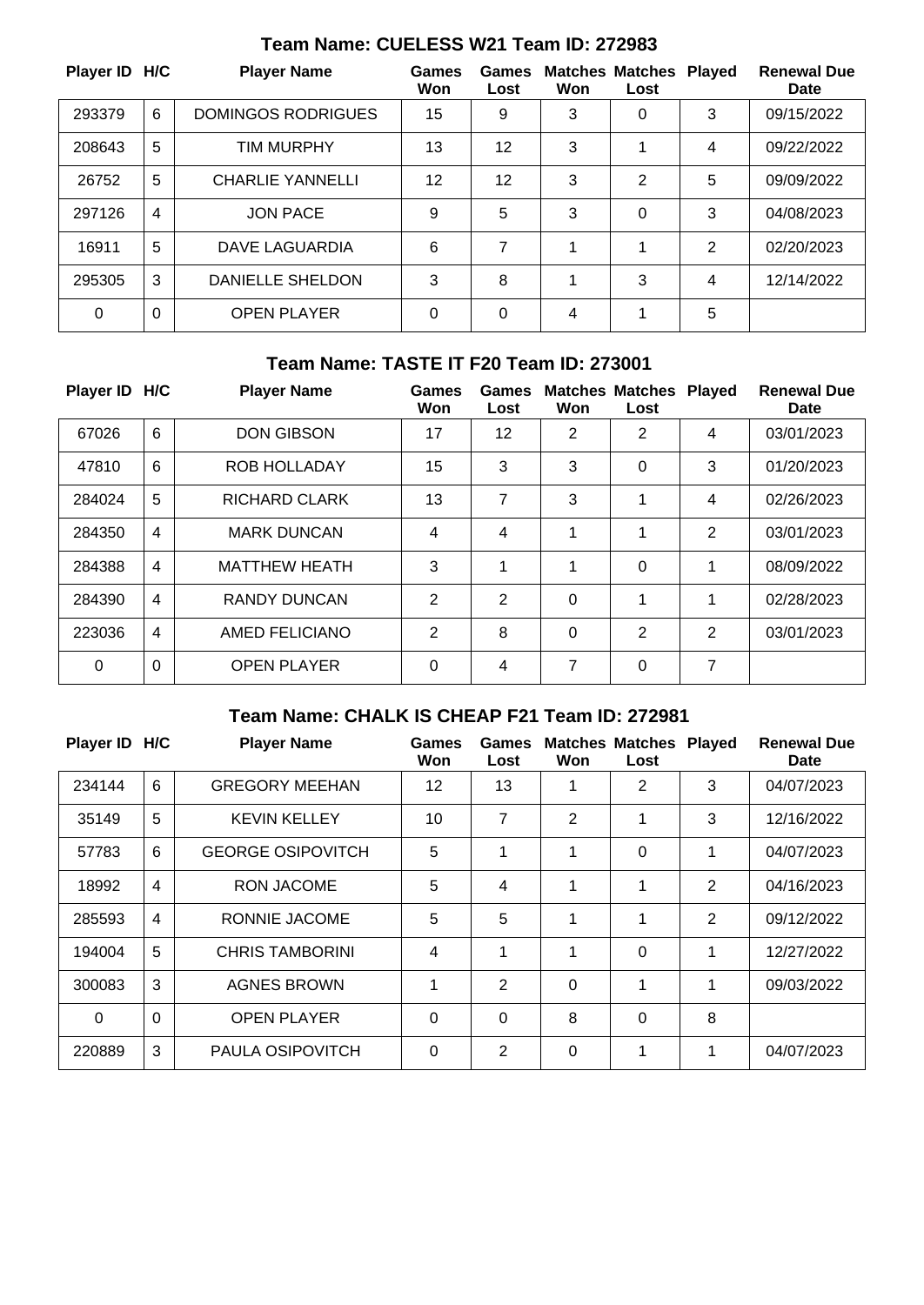| Player ID H/C  |                | <b>Player Name</b>     | <b>Games</b><br>Won | Games<br>Lost  | Won          | <b>Matches Matches</b><br>Lost | <b>Played</b>  | <b>Renewal Due</b><br><b>Date</b> |
|----------------|----------------|------------------------|---------------------|----------------|--------------|--------------------------------|----------------|-----------------------------------|
| 244060         | 5              | <b>MARK CANNY</b>      | 8                   | 3              | 2            | 0                              | 2              | 09/13/2022                        |
| 293238         | 5              | <b>JAY MAYER</b>       | 6                   | 5              | 1            | 1                              | $\overline{2}$ | 09/09/2022                        |
| 289835         | 6              | <b>PHIL CARR</b>       | 5                   | 15             | $\mathbf 0$  | 3                              | 3              | 04/09/2023                        |
| 305604         | $\overline{4}$ | <b>SHANNON SIEVERS</b> | $\overline{4}$      | 4              | 1            | 1                              | 2              | 09/30/2022                        |
| 297126         | $\overline{4}$ | <b>JON PACE</b>        | 3                   | 6              | 1            | 1                              | $\overline{2}$ | 04/08/2023                        |
| 294759         | 3              | <b>DANNY ROGERS</b>    | 2                   | 1              | 1            | 0                              | 1              | 12/03/2022                        |
| $\overline{0}$ | $\mathbf 0$    | <b>OPEN PLAYER</b>     | $\overline{0}$      | $\mathbf 0$    | 9            | 0                              | 9              |                                   |
| 222463         | 5              | ED HUTH                | $\Omega$            | $\Omega$       | $\Omega$     | 0                              | $\Omega$       | 12/20/2022                        |
| 211575         | $\overline{4}$ | <b>MICHAEL PERRY</b>   | 0                   | $\overline{2}$ | $\mathbf{0}$ | 1                              | 1              | 04/21/2023                        |

# **Team Name: JUST TAKE THE SHOT F21 Team ID: 272988**

#### **Team Name: GNAR TENDER F21 Team ID: 272985**

| Player ID H/C |   | <b>Player Name</b>       | <b>Games</b><br>Won | <b>Games</b><br>Lost | Won      | <b>Matches Matches</b><br>Lost | <b>Played</b> | <b>Renewal Due</b><br><b>Date</b> |
|---------------|---|--------------------------|---------------------|----------------------|----------|--------------------------------|---------------|-----------------------------------|
| 307821        | 5 | ROBERT BROWN             | 18                  | 17                   | 3        | 3                              | 6             | 06/09/2023                        |
| 288390        | 6 | PETER 'BLACKIE' STEVENS  | 16                  | 13                   | 3        |                                | 4             | 01/26/2023                        |
| 308323        | 5 | <b>RYAN MATTHEWS</b>     | 15                  | 16                   | 3        | 2                              | 5             | 07/22/2022                        |
| 309135        | 4 | <b>JOSEPH SIMON</b>      | 7                   | 9                    | 2        | $\overline{2}$                 | 4             | 09/08/2022                        |
| 309329        | 4 | <b>SHANNON MARTINEZ</b>  | 6                   | 6                    | 2        | 1                              | 3             | 09/16/2022                        |
| 307928        | 4 | <b>TEDDY ADAMCZYK</b>    | 6                   | 7                    | 1        | 2                              | 3             | 06/16/2023                        |
| 307932        | 4 | <b>MIKE BRANNICK</b>     | 3                   | 1                    | 1        | 0                              | 1             | 06/16/2023                        |
| 308139        | 3 | <b>ANTHONY BERLINSKI</b> | $\Omega$            | 0                    | $\Omega$ | 0                              | $\Omega$      | 07/01/2022                        |

### **Team Name: GYPSIES W21 Team ID: 272987**

| Player ID H/C |   | <b>Player Name</b>    | Games<br>Won | Games<br>Lost  | Won | <b>Matches Matches</b><br>Lost | <b>Played</b> | <b>Renewal Due</b><br>Date |
|---------------|---|-----------------------|--------------|----------------|-----|--------------------------------|---------------|----------------------------|
| 306265        | 5 | <b>STEVE PETERSEN</b> | 7            | 9              |     | 2                              | 3             | 01/08/2023                 |
| 306262        | 6 | <b>JOE WEILL</b>      | 7            | 14             |     | 2                              | 3             | 01/08/2023                 |
| 305139        | 4 | <b>MARK WEBER</b>     | 6            | $\overline{2}$ | 2   | 0                              | 2             | 08/15/2022                 |
| 306264        | 3 | <b>JOANNE LOVERO</b>  | 4            | 4              | 2   | 1                              | 3             | 01/08/2023                 |
| 0             | 0 | <b>OPEN PLAYER</b>    | 0            | 0              | 8   |                                | 9             |                            |
| 306260        | 4 | <b>JAMIE DISTASIO</b> | 0            | 7              | 0   | 2                              | 2             | 01/08/2023                 |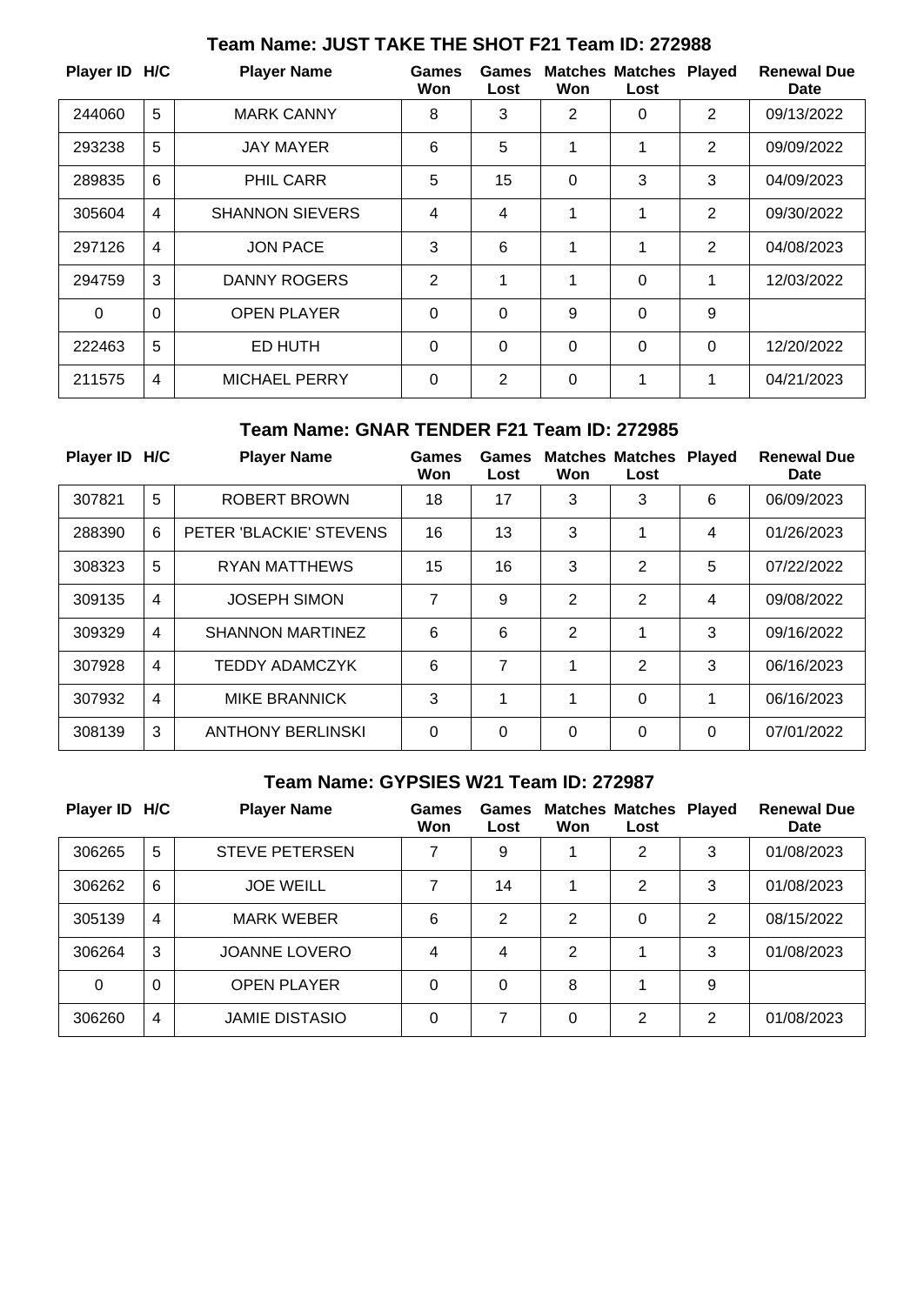| Player ID H/C |          | <b>Player Name</b>      | <b>Games</b><br>Won | Games<br>Lost | Won            | <b>Matches Matches</b><br>Lost | <b>Played</b>  | <b>Renewal Due</b><br><b>Date</b> |
|---------------|----------|-------------------------|---------------------|---------------|----------------|--------------------------------|----------------|-----------------------------------|
| 26752         | 5        | <b>CHARLIE YANNELLI</b> | 11                  | 12            | 2              | 2                              | 4              | 09/09/2022                        |
| 309262        | 5        | <b>DARREN DINKEY</b>    | 10                  | 10            | $\overline{2}$ | 1                              | 3              | 09/14/2022                        |
| 297126        | 4        | <b>JON PACE</b>         | 5                   | 3             | 1              | 1                              | 2              | 04/08/2023                        |
| 208643        | 5        | <b>TIM MURPHY</b>       | 5                   | 11            | 0              | 3                              | 3              | 09/22/2022                        |
| 309259        | 3        | <b>TRAVIS ADAMS</b>     | 4                   | 3             | 2              | 0                              | $\overline{2}$ | 09/14/2022                        |
| 309260        | 3        | <b>ZACK PAPILLO</b>     | $\overline{4}$      | 4             | 2              | 1                              | 3              | 09/14/2022                        |
| $\Omega$      | $\Omega$ | <b>OPEN PLAYER</b>      | $\Omega$            | 0             | 4              | 0                              | $\overline{4}$ |                                   |
| 16911         | 5        | DAVE LAGUARDIA          | 0                   | 0             | 0              | 0                              | $\Omega$       | 02/20/2023                        |

### **Team Name: Q-LESS F21 Team ID: 272990**

#### **Team Name: WARREN'S TEAM W21 Team ID: 273012**

| Player ID H/C |          | <b>Player Name</b>     | Games<br>Won | Games<br>Lost | Won            | <b>Matches Matches Played</b><br>Lost |                | <b>Renewal Due</b><br>Date |
|---------------|----------|------------------------|--------------|---------------|----------------|---------------------------------------|----------------|----------------------------|
| 69194         | 5        | PETE CAPELLA           | 11           | 9             | $\overline{2}$ | $\overline{2}$                        | 4              | 02/20/2023                 |
| 216258        | 5        | <b>RICH LEMMERMAN</b>  | 8            | 1             | $\overline{2}$ | 0                                     | 2              | 01/05/2023                 |
| 60041         | 5        | TIM GULD               | 8            | 3             | 2              | 0                                     | $\overline{2}$ | 02/26/2023                 |
| 54572         | 5        | <b>DON STURGILL</b>    | 8            | 8             | 1              | $\overline{2}$                        | 3              | 03/06/2023                 |
| 194631        | 5        | DAVE LEWIS             | 7            | 5             | 1              | 1                                     | 2              | 02/20/2023                 |
| 62559         | 5        | <b>JUERGEN SIMMONS</b> | 6            | 6             | 1              | 1                                     | $\overline{2}$ | 02/27/2023                 |
| 66134         | 3        | <b>JOHN MADERIA</b>    | 2            | 0             | 1              | 0                                     | 1              | 02/26/2023                 |
| 202199        | 3        | MICHELE COFFEE         | 1            | 5             | 0              | 1                                     | 1              | 02/28/2023                 |
| $\Omega$      | $\Omega$ | <b>OPEN PLAYER</b>     | $\Omega$     | 4             | 3              | 1                                     | $\overline{4}$ |                            |

## **Team Name: RACKLESS NIGHTS F21 Team ID: 272991**

| Player ID H/C |          | <b>Player Name</b>     | <b>Games</b><br>Won | <b>Games</b><br>Lost | Won      | <b>Matches Matches</b><br>Lost | <b>Played</b> | <b>Renewal Due</b><br><b>Date</b> |
|---------------|----------|------------------------|---------------------|----------------------|----------|--------------------------------|---------------|-----------------------------------|
| 225255        | 5        | RICHARD BELLARDINO     | 12                  | 13                   | 3        | 2                              | 5             | 09/04/2022                        |
| 305137        | 4        | <b>ROBERT GAMBERG</b>  | 11                  | 7                    | 3        | 1                              | 4             | 08/14/2022                        |
| 295259        | 4        | <b>KEVIN MOYNIHAN</b>  | 10                  | 14                   | 2        | 3                              | 5             | 12/14/2022                        |
| 287850        | 3        | <b>CHRISTINE LYONS</b> | 6                   | 8                    | 3        | 1                              | 4             | 12/19/2022                        |
| 291941        | 4        | <b>LINDA HENDRICKS</b> | 3                   | 1                    | 1        | 0                              | 1             | 05/09/2023                        |
| 303411        | 4        | <b>GEE MEDINA</b>      | 2                   | 11                   | $\Omega$ | 3                              | 3             | 04/08/2023                        |
| $\Omega$      | $\Omega$ | <b>OPEN PLAYER</b>     | $\Omega$            | 0                    | 1        | 1                              | 2             |                                   |
| 301571        | 3        | <b>AUGIE VIVIANI</b>   | $\Omega$            | $\overline{2}$       | $\Omega$ | 1                              | 1             | 05/16/2023                        |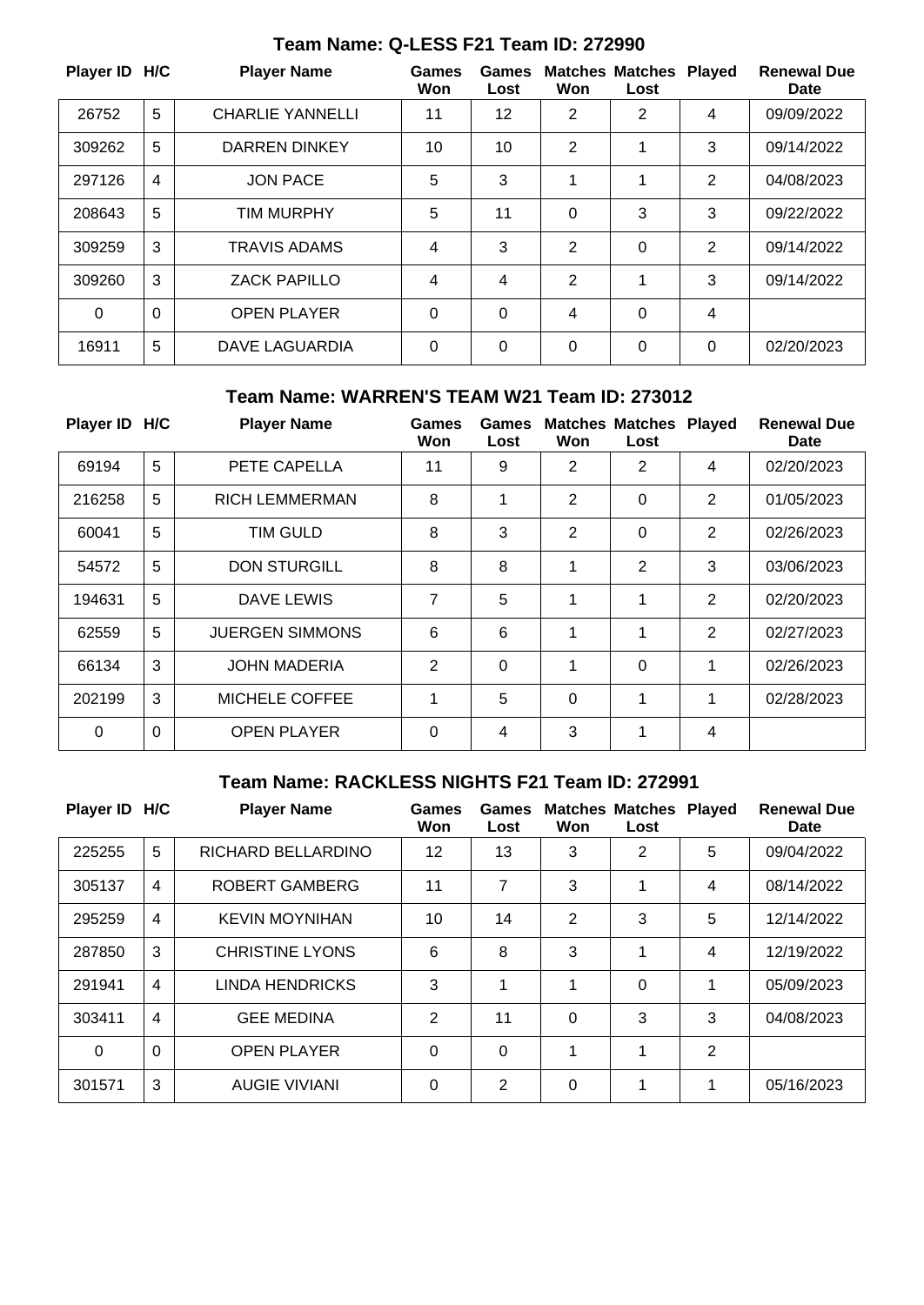| Player ID H/C |                | <b>Player Name</b>              | Games<br>Won | Games<br>Lost | Won            | <b>Matches Matches</b><br>Lost | <b>Played</b>  | <b>Renewal Due</b><br>Date |
|---------------|----------------|---------------------------------|--------------|---------------|----------------|--------------------------------|----------------|----------------------------|
| 290102        | $\overline{7}$ | <b>RICKY COOPER</b>             | 18           | 7             | 3              |                                | 4              | 04/16/2023                 |
| 234144        | 6              | <b>GREGORY MEEHAN</b>           | 16           | 12            | 3              | 1                              | 4              | 04/07/2023                 |
| 306350        | 4              | <b>FRED SCHIFFMAN</b>           | 7            | 4             | $\overline{2}$ | 1                              | 3              | 01/15/2023                 |
| 295259        | 4              | <b>KEVIN MOYNIHAN</b>           | 5            | 5             | 1              | 1                              | 2              | 12/14/2022                 |
| 288255        | 5              | <b>ROB "THE SNIPER" CIPOLLA</b> | 5            | 7             | $\mathbf 0$    | 2                              | $\overline{2}$ | 12/29/2022                 |
| 35148         | 3              | <b>DENISE JACOME</b>            | 4            | 5             | 2              | 1                              | 3              | 12/20/2022                 |
| 303374        | 5              | <b>BUD SPANGLER</b>             | 1            | 4             | 0              | 1                              | 1              | 04/07/2023                 |
| 0             | $\Omega$       | <b>OPEN PLAYER</b>              | 0            | $\Omega$      | 1              | 1                              | $\overline{2}$ |                            |
| 201649        | 4              | UENNIFER SASS-MCMANIMON         | $\Omega$     | 3             | $\mathbf 0$    | 1                              | 1              | 12/13/2022                 |

## **Team Name: THE SNIPERS S21 Team ID: 273004**

#### **Team Name: SCRATCHIN' BALLS F21 Team ID: 272993**

| Player ID H/C |                 | <b>Player Name</b>     | <b>Games</b><br>Won | Games<br>Lost     | Won            | <b>Matches Matches</b><br>Lost | <b>Played</b>  | <b>Renewal Due</b><br>Date |
|---------------|-----------------|------------------------|---------------------|-------------------|----------------|--------------------------------|----------------|----------------------------|
| 288095        | 5               | <b>JOHN CLARKE</b>     | 16                  | $12 \overline{ }$ | 3              | 2                              | 5              | 03/01/2023                 |
| 72403         | $6\phantom{1}6$ | RYAN ANZISI            | 16                  | 18                | 1              | 4                              | 5              | 03/01/2023                 |
| 284267        | $\overline{4}$  | ROBERT OSTERDAHL       | 13                  | 3                 | $\overline{4}$ | 1                              | 5              | 02/28/2023                 |
| 241425        | 5               | <b>DEREK SUBBOTIN</b>  | 4                   | $\mathbf 0$       | 1              | $\Omega$                       | 1              | 04/19/2023                 |
| 288094        | 6               | <b>JOSE ALVARADO</b>   | 4                   | 9                 | $\Omega$       | $\overline{2}$                 | $\overline{2}$ | 02/28/2023                 |
| 299422        | $\overline{4}$  | <b>TOM FOWLER</b>      | 4                   | 9                 | 1              | $\overline{2}$                 | 3              | 03/01/2023                 |
| 297956        | 5               | RAMON VALEZ            | $\Omega$            | 0                 | 0              | $\Omega$                       | $\Omega$       | 09/08/2022                 |
| $\Omega$      | $\Omega$        | <b>OPEN PLAYER</b>     | $\Omega$            | 0                 | $\mathbf{2}$   | $\Omega$                       | 2              |                            |
| 213883        | 5               | <b>STUART SCHUPLER</b> | $\Omega$            | 0                 | 0              | 0                              | $\Omega$       | 09/07/2022                 |

### **Team Name: SLAPPIN BALLS S21 Team ID: 272999**

| Player ID H/C |                | <b>Player Name</b>       | Games<br>Won | Games<br>Lost | Won | <b>Matches Matches</b><br>Lost | <b>Played</b> | <b>Renewal Due</b><br>Date |
|---------------|----------------|--------------------------|--------------|---------------|-----|--------------------------------|---------------|----------------------------|
| 302371        | $\overline{4}$ | <b>GEORGE HARMIS</b>     | 12           | 6             | 4   | 0                              | 4             | 01/11/2023                 |
| 305193        | $\overline{4}$ | <b>KEVIN HUFF</b>        | 10           | 5             | 3   | 4                              | 4             | 08/26/2022                 |
| 305191        | 4              | <b>SEAN FLYNN</b>        | 6            | 7             | 2   | 2                              | 4             | 08/26/2022                 |
| 305194        | 3              | <b>BRINTON WOODFIELD</b> | 4            | 7             | 2   | 2                              | 4             | 08/26/2022                 |
| 305772        | 4              | DAN SILVA                | 3            | 12            | 0   | 4                              | 4             | 10/19/2022                 |
| 290454        | 5              | <b>ED MICKLA</b>         | 0            | 0             | 0   | 0                              | 0             | 04/26/2023                 |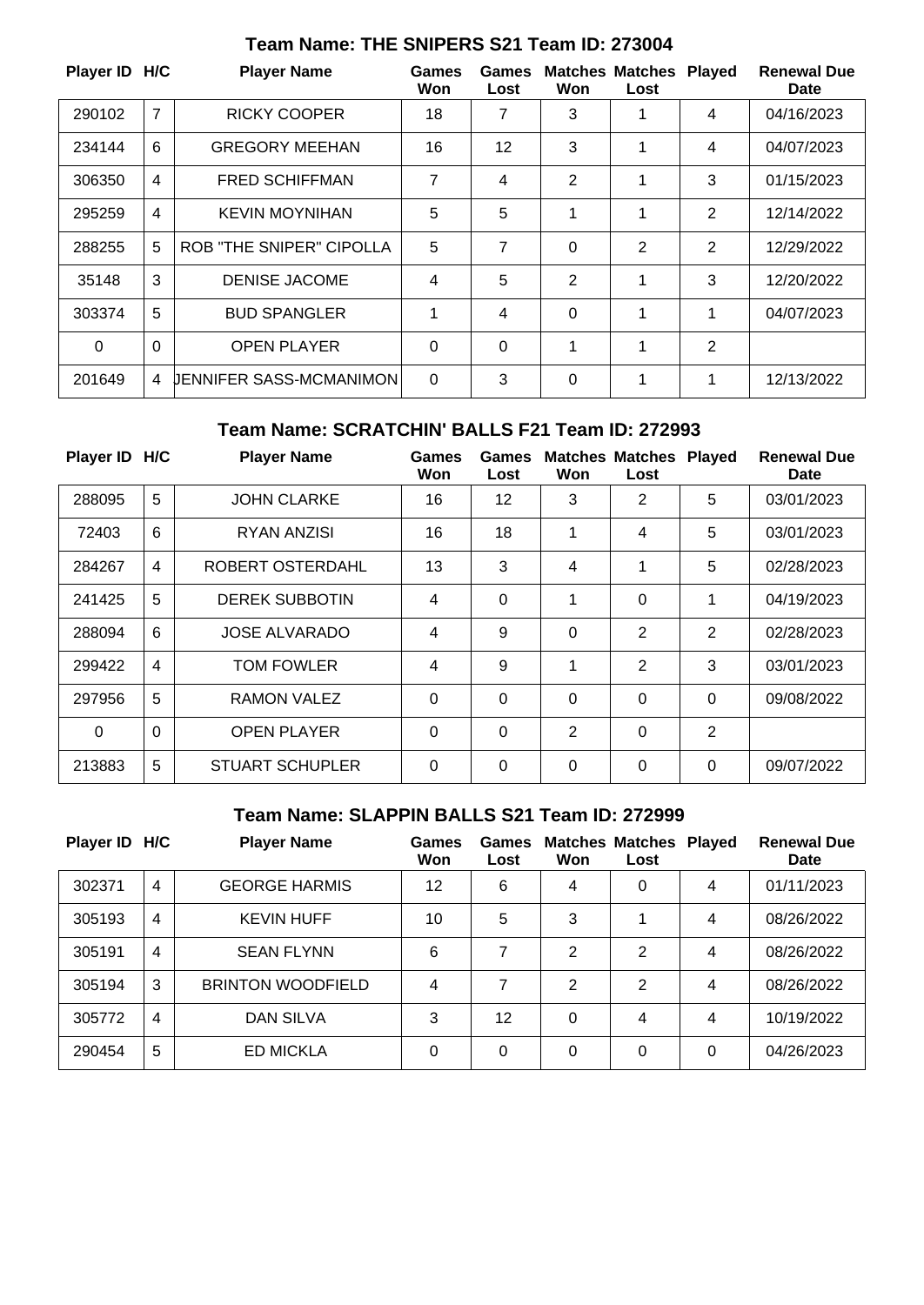| Player ID H/C |                | <b>Player Name</b>   | Games<br>Won   | Games<br>Lost  | Won      | <b>Matches Matches</b><br>Lost | <b>Played</b>  | <b>Renewal Due</b><br>Date |
|---------------|----------------|----------------------|----------------|----------------|----------|--------------------------------|----------------|----------------------------|
| 307455        | 7              | <b>DOUG DAPP</b>     | 13             | 5              | 2        | 1                              | 3              | 05/09/2023                 |
| 253852        | 5              | ALEX UCHILLAN        | 10             | 11             | 1        | 3                              | 4              | 03/14/2023                 |
| 202324        | $\overline{4}$ | <b>JACK GILBERT</b>  | 6              | 4              | 1        | $\overline{2}$                 | 3              | 03/01/2023                 |
| 54859         | 5              | RONALD ANDREWS       | 6              | 7              | 1        | $\overline{2}$                 | 3              | 02/18/2023                 |
| 63929         | $\overline{4}$ | <b>RICKY AREVALO</b> | 3              | 7              | 0        | $\overline{2}$                 | $\overline{2}$ | 03/01/2023                 |
| 215635        | 5              | ANDREW WALCZAK       | $\Omega$       | $\Omega$       | $\Omega$ | 0                              | $\Omega$       | 04/20/2023                 |
| $\Omega$      | $\mathbf 0$    | <b>OPEN PLAYER</b>   | $\overline{0}$ | $\Omega$       | 5        | 0                              | 5              |                            |
| 220245        | 3              | <b>JACKI ANDREWS</b> | $\Omega$       | $\overline{0}$ | 0        | 0                              | $\Omega$       | 02/28/2023                 |
| 222501        | $\overline{4}$ | <b>DAN BRYAN</b>     | $\Omega$       | $\Omega$       | 0        | 0                              | $\Omega$       | 03/04/2023                 |

# **Team Name: BAD ROLL MODELS F21 Team ID: 272978**

#### **Team Name: DOYLE RULES S21 Team ID: 272984**

| Player ID H/C |                | <b>Player Name</b>      | Games<br>Won | Games<br>Lost | Won      | <b>Matches Matches</b><br>Lost | <b>Played</b> | <b>Renewal Due</b><br><b>Date</b> |
|---------------|----------------|-------------------------|--------------|---------------|----------|--------------------------------|---------------|-----------------------------------|
| 20470         | 5              | <b>JEFF DOYLE</b>       | 13           | 7             | 3        |                                | 4             | 04/13/2023                        |
| 18025         | 6              | <b>ERIC HU</b>          | 13           | 16            | 1        | 3                              | 4             | 10/02/2022                        |
| 294791        | 4              | <b>TRACY MARTINETTI</b> | 6            | 5             | 2        | 1                              | 3             | 07/03/2022                        |
| 305137        | 4              | ROBERT GAMBERG          | 3            | 4             | 1        | 1                              | 2             | 08/14/2022                        |
| 307933        | 3              | <b>SHAUN ACKERMAN</b>   | 3            | 4             | 1        | 1                              | 2             | 06/16/2023                        |
| 307820        | 3              | <b>DENISE PORTALE</b>   | 1            | 6             | $\Omega$ | 2                              | 2             | 06/09/2023                        |
| $\Omega$      | $\overline{0}$ | <b>OPEN PLAYER</b>      | $\Omega$     | 0             | 1        | 0                              | 1             |                                   |
| 295305        | 3              | <b>DANIELLE SHELDON</b> | $\Omega$     | 3             | $\Omega$ | 1                              | 1             | 12/14/2022                        |

## **Team Name: STRIPED CRUSADERS F21 Team ID: 273000**

| Player ID H/C |             | <b>Player Name</b>      | <b>Games</b><br>Won | Games<br>Lost  | Won            | <b>Matches Matches</b><br>Lost | <b>Played</b>  | <b>Renewal Due</b><br>Date |
|---------------|-------------|-------------------------|---------------------|----------------|----------------|--------------------------------|----------------|----------------------------|
| 305246        | 6           | <b>RYAN PEARCE</b>      | 16                  | 16             |                | 3                              | 4              | 09/02/2022                 |
| 207073        | 6           | <b>ANTHONY BELLOTTI</b> | 15                  | 11             | 2              | 2                              | 4              | 04/09/2023                 |
| 208999        | 5           | <b>VINCENT DALLARA</b>  | 8                   | 8              | 1              | $\overline{2}$                 | 3              | 04/17/2023                 |
| 205897        | 5           | <b>BOBBY TINT</b>       | 7                   | 8              | 1              | $\overline{2}$                 | 3              | 08/09/2022                 |
| 197851        | 3           | <b>CINDY GUZMAN</b>     | 4                   | $\overline{2}$ | $\overline{2}$ | $\Omega$                       | $\overline{2}$ | 12/10/2022                 |
| 301448        | 3           | <b>VINCENT LODATO</b>   | 2                   | $\overline{2}$ | 1              | $\overline{0}$                 | 1              | 12/04/2022                 |
| $\Omega$      | $\mathbf 0$ | <b>OPEN PLAYER</b>      | $\Omega$            | $\Omega$       | 1              | $\Omega$                       | 1              |                            |
| 295650        | 6           | <b>BILLIE BILLING</b>   | $\Omega$            | $\mathbf 0$    | $\Omega$       | $\Omega$                       | 0              | 12/25/2022                 |
| 306606        | 3           | <b>CHARLES VOLK</b>     | $\Omega$            | $\overline{2}$ | $\Omega$       | 1                              | 1              | 02/17/2023                 |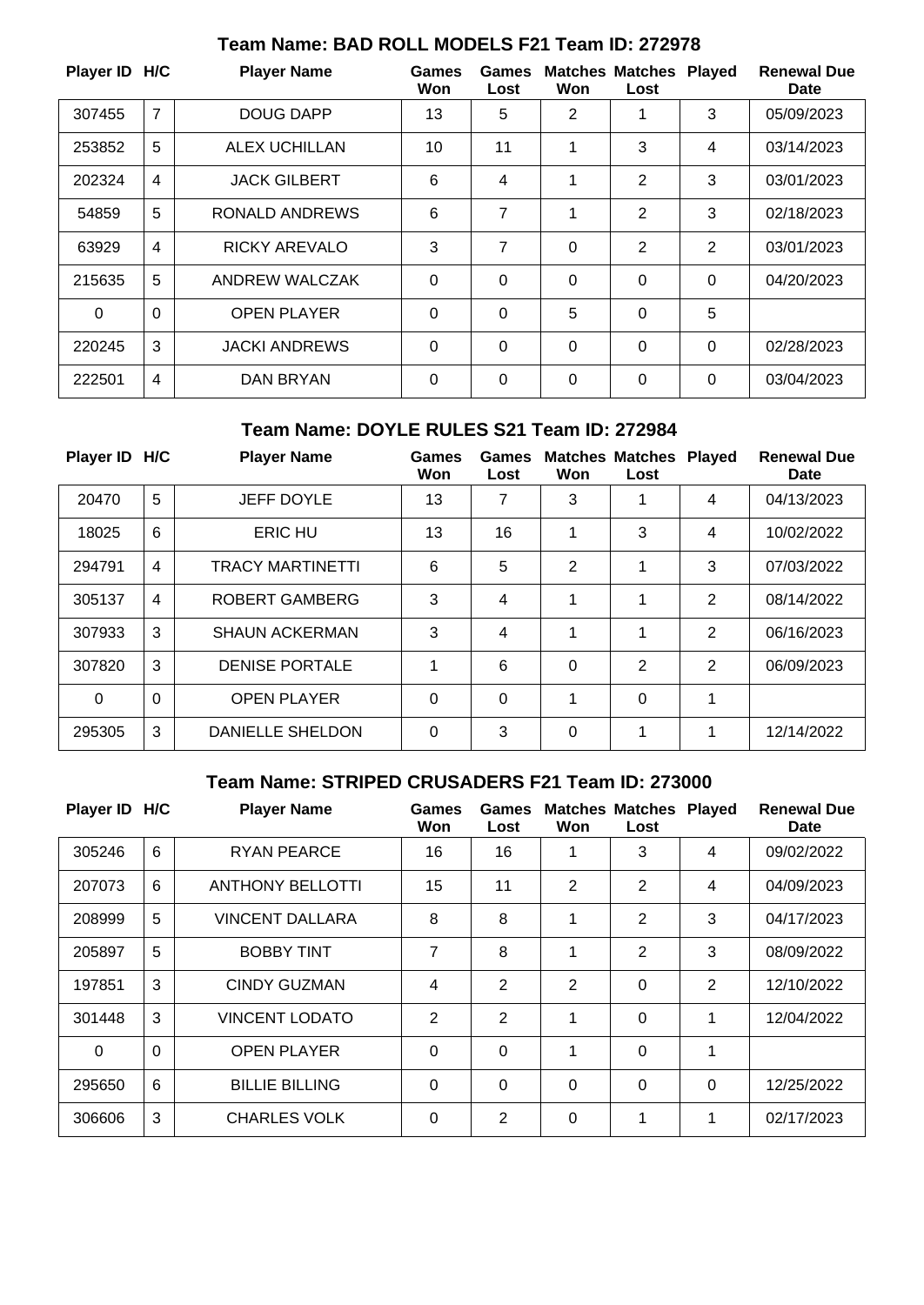| Player ID H/C |                | <b>Player Name</b>     | Games<br>Won | Games<br>Lost | Won | <b>Matches Matches</b><br>Lost | <b>Played</b>  | <b>Renewal Due</b><br>Date |
|---------------|----------------|------------------------|--------------|---------------|-----|--------------------------------|----------------|----------------------------|
| 194631        | 5              | <b>DAVE LEWIS</b>      | 10           | 7             | 2   | 1                              | 3              | 02/20/2023                 |
| 60041         | 5              | <b>TIM GULD</b>        | 7            | 7             | 1   | 2                              | 3              | 02/26/2023                 |
| 62559         | 5              | <b>JUERGEN SIMMONS</b> | 4            | 1             | 1   | 0                              | 1              | 02/27/2023                 |
| 216258        | 5              | <b>RICH LEMMERMAN</b>  | 4            | 10            | 0   | 2                              | 2              | 01/05/2023                 |
| 69194         | 5              | PETE CAPELLA           | 4            | 10            | 0   | 2                              | $\overline{2}$ | 02/20/2023                 |
| 66134         | 3              | <b>JOHN MADERIA</b>    | 2            | 1             | 1   | 0                              | 1              | 02/26/2023                 |
| 54572         | 5              | <b>DON STURGILL</b>    | 1            | 4             | 0   | 1                              | 1              | 03/06/2023                 |
| 202199        | 3              | <b>MICHELE COFFEE</b>  | $\Omega$     | 0             | 0   | 0                              | $\Omega$       | 02/28/2023                 |
| 0             | $\overline{0}$ | <b>OPEN PLAYER</b>     | $\Omega$     | 4             | 3   | 1                              | 4              |                            |

# **Team Name: WARREN'S TEAM S21 Team ID: 273011**

#### **Team Name: SHARP SHOOTERS F21 Team ID: 272996**

| Player ID H/C |                | <b>Player Name</b>      | Games<br>Won      | Games<br>Lost  | Won      | <b>Matches Matches</b><br>Lost | <b>Played</b>  | <b>Renewal Due</b><br>Date |
|---------------|----------------|-------------------------|-------------------|----------------|----------|--------------------------------|----------------|----------------------------|
| 49087         | 5              | <b>ROBERT CRISS</b>     | $12 \overline{ }$ | $\overline{2}$ | 3        | 0                              | 3              | 01/10/2023                 |
| 45896         | 5              | <b>BRYSON COTTMAN</b>   | 8                 | $\overline{7}$ | 2        | 1                              | 3              | 05/10/2023                 |
| 41403         | 6              | <b>CHRIS CARPENTER</b>  | 6                 | 14             | $\Omega$ | 3                              | 3              | 05/07/2023                 |
| 45894         | 6              | DARRYL COTTMAN          | 5                 | 3              | 1        | 0                              | 1              | 09/13/2022                 |
| 202663        | 5              | <b>TRAVIS CLARKE</b>    | 5                 | 6              | 1        | 1                              | 2              | 02/28/2023                 |
| 202851        | 3              | <b>MEGAN CLARKE</b>     | $\overline{2}$    | $\Omega$       | 1        | 0                              | 1              | 03/01/2023                 |
| 49089         | $\overline{4}$ | <b>JOE MCCORMICK</b>    | $\overline{2}$    | 5              | $\Omega$ | 2                              | $\overline{2}$ | 04/04/2023                 |
| 0             | $\Omega$       | <b>OPEN PLAYER</b>      | $\Omega$          | $\overline{0}$ | $\Omega$ | 3                              | 3              |                            |
| 41407         | 5              | <b>RONALD BROUGHTON</b> | $\Omega$          | $\Omega$       | $\Omega$ | 0                              | $\Omega$       | 05/23/2023                 |

### **Team Name: THURSDAY THUNDER F21 Team ID: 273006**

| <b>Player ID</b> | H/C            | <b>Player Name</b>     | <b>Games</b><br>Won | Games<br>Lost | Won            | <b>Matches Matches Played</b><br>Lost |          | <b>Renewal Due</b><br>Date |
|------------------|----------------|------------------------|---------------------|---------------|----------------|---------------------------------------|----------|----------------------------|
| 297204           | 5              | <b>JIM BALKUS</b>      | 10                  | 4             | $\overline{2}$ |                                       | 3        | 04/11/2023                 |
| 309586           | 5              | <b>GIBBI TKATCH</b>    | 10                  | 10            | $\overline{2}$ | 4                                     | 3        | 10/01/2022                 |
| 297203           | 5              | <b>JOSEPH PANICCI</b>  | 10                  | 12            | 2              | $\overline{2}$                        | 4        | 04/11/2023                 |
| 302371           | $\overline{4}$ | <b>GEORGE HARMIS</b>   | 8                   | 7             | 2              | 4                                     | 3        | 01/11/2023                 |
| 297144           | $\overline{4}$ | <b>SCOTT VENEZIANO</b> | $\overline{2}$      | 6             | 0              | 2                                     | 2        | 04/09/2023                 |
| 16911            | 5              | DAVE LAGUARDIA         | 2                   | 8             | 0              | $\overline{2}$                        | 2        | 02/20/2023                 |
| $\Omega$         | $\Omega$       | <b>OPEN PLAYER</b>     | $\Omega$            | 0             | 0              | 1                                     | 1        |                            |
| 290454           | 5              | <b>ED MICKLA</b>       | 0                   | $\mathbf 0$   | 0              | 0                                     | $\Omega$ | 04/26/2023                 |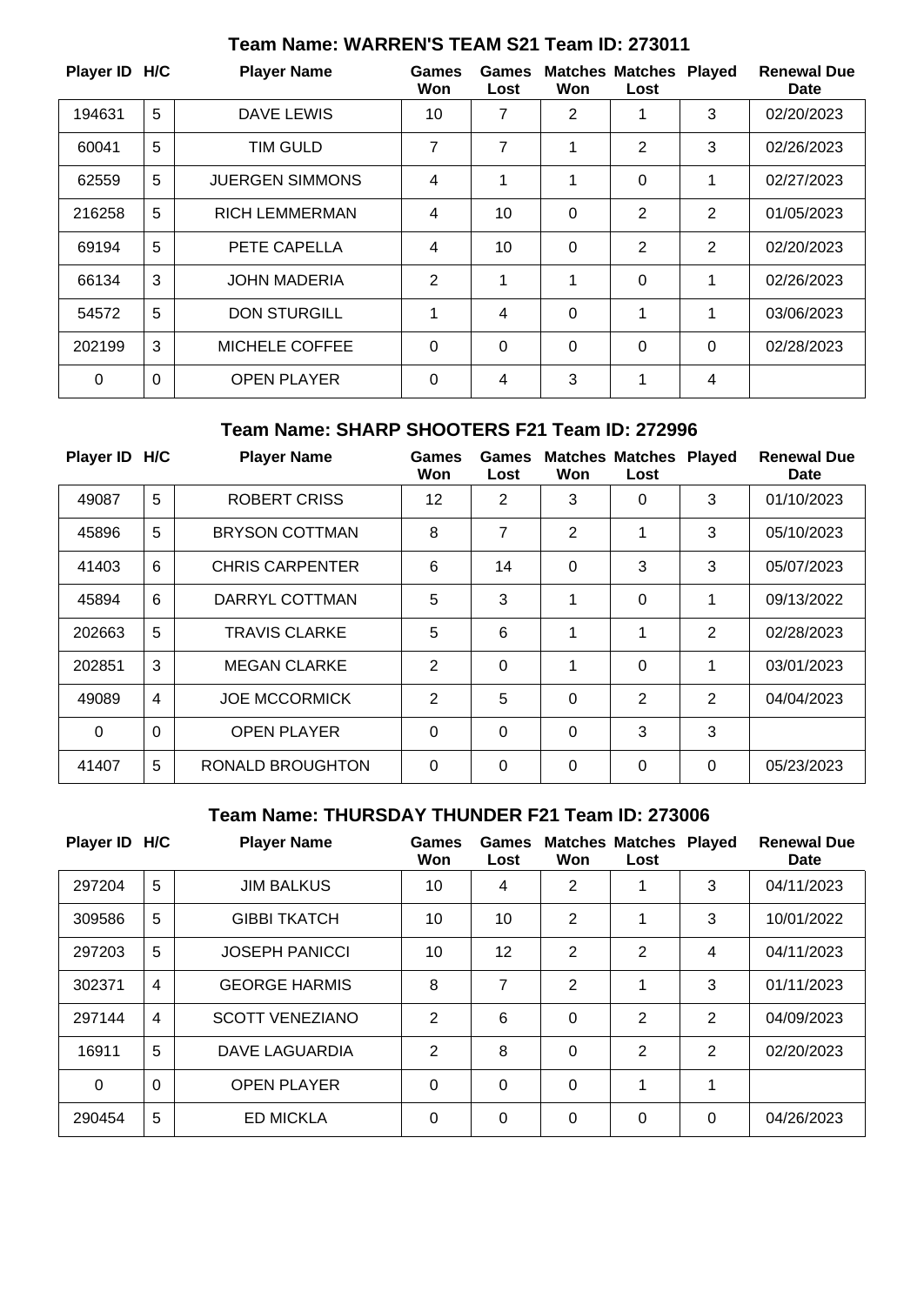| Player ID H/C |                | <b>Player Name</b>     | Games<br>Won | Games<br>Lost | Won            | <b>Matches Matches Played</b><br>Lost |          | <b>Renewal Due</b><br>Date |
|---------------|----------------|------------------------|--------------|---------------|----------------|---------------------------------------|----------|----------------------------|
| 6708          | 6              | <b>ANTHONY BORG</b>    | 12           | 7             | $\overline{2}$ | 1                                     | 3        | 04/01/2023                 |
| 296951        | 4              | ISABEL PEREZ           | 7            | 5             | $\overline{2}$ | 1                                     | 3        | 04/04/2023                 |
| 62355         | $\overline{7}$ | <b>JUSTIN PELECH</b>   | 5            | $\Omega$      | 1              | 0                                     | 1        | 04/05/2023                 |
| 303416        | 5              | <b>JIGNA MILLELIRI</b> | 4            | 7             | $\mathbf 0$    | 2                                     | 2        | 04/08/2023                 |
| 222463        | 5              | ED HUTH                | 3            | 3             | $\mathbf 0$    | 1                                     | 1        | 12/20/2022                 |
| 227060        | 3              | <b>APRIL TINDALL</b>   | 2            | 5             | 1              | 2                                     | 3        | 04/12/2023                 |
| 32464         | 6              | <b>PAUL CALIGUARI</b>  | 1            | 4             | 0              | 1                                     | 1        | 12/16/2022                 |
| $\Omega$      | $\Omega$       | <b>OPEN PLAYER</b>     | $\Omega$     | $\Omega$      | 1              | 3                                     | 4        |                            |
| 295506        | 5              | <b>JIMMY STEFAN</b>    | $\Omega$     | $\Omega$      | 0              | 0                                     | $\Omega$ | 12/20/2022                 |

# **Team Name: APRIL'S FOOLS W21 Team ID: 272977**

#### **Team Name: GYPSIES S21 Team ID: 272986**

|                | <b>Player Name</b>          | Games<br>Won   | Games<br>Lost | Won      | Lost           | <b>Played</b>  | <b>Renewal Due</b><br>Date |
|----------------|-----------------------------|----------------|---------------|----------|----------------|----------------|----------------------------|
| 3              | <b>JERRY HUNTLEY</b>        | 4              | 0             | 2        | 0              | $\overline{2}$ | 05/28/2022                 |
| 5              | <b>STEVE PETERSEN</b>       | 4              | 9             | 0        | $\overline{2}$ | $\overline{2}$ | 01/08/2023                 |
| 6              | <b>JOE WEILL</b>            | 4              | 10            | 0        | $\overline{2}$ | $\overline{2}$ | 01/08/2023                 |
| 3              | <b>JOANNE LOVERO</b>        | $\overline{2}$ | 9             | $\Omega$ | 2              | $\overline{2}$ | 01/08/2023                 |
| $\overline{4}$ | <b>JAMIE DISTASIO</b>       | 1              | 3             | $\Omega$ | 1              | 1              | 01/08/2023                 |
| 4              | <b>MARK WEBER</b>           | 1              | 4             | $\Omega$ | 1              | 1              | 08/15/2022                 |
| $\Omega$       | <b>OPEN PLAYER</b>          | $\mathbf 0$    | $\Omega$      | 5        | 3              | 8              |                            |
| 6              | <b>MICKEY " BDC " TERRY</b> | 0              | $\Omega$      | $\Omega$ | $\Omega$       | 0              | 05/09/2022                 |
|                | Player ID H/C               |                |               |          |                |                | <b>Matches Matches</b>     |

## **Team Name: TASTE IT F21 Team ID: 273002**

| Player ID H/C |                | <b>Player Name</b>   | <b>Games</b><br>Won | Games<br>Lost  | Won            | <b>Matches Matches</b><br>Lost | <b>Played</b> | <b>Renewal Due</b><br>Date |
|---------------|----------------|----------------------|---------------------|----------------|----------------|--------------------------------|---------------|----------------------------|
| 47810         | $6\phantom{1}$ | <b>ROB HOLLADAY</b>  | 14                  | 6              | $\overline{2}$ | 1                              | 3             | 01/20/2023                 |
| 284024        | 5              | <b>RICHARD CLARK</b> | 8                   | 9              | 2              | 1                              | 3             | 02/26/2023                 |
| 67026         | 6              | <b>DON GIBSON</b>    | $\overline{7}$      | 9              | 1              | $\overline{2}$                 | 3             | 03/01/2023                 |
| 284390        | $\overline{4}$ | <b>RANDY DUNCAN</b>  | 5                   | 5              | 1              | 1                              | 2             | 02/28/2023                 |
| 284350        | $\overline{4}$ | <b>MARK DUNCAN</b>   | 3                   | 2              | 1              | $\Omega$                       | 1             | 03/01/2023                 |
| 199237        | $\overline{4}$ | <b>ERIC SANTANA</b>  | 2                   | 3              | $\Omega$       | 1                              | 1             | 04/20/2023                 |
| 223036        | $\overline{4}$ | AMED FELICIANO       | 1                   | 2              | $\Omega$       | 1                              | 1             | 03/01/2023                 |
| 284388        | 4              | <b>MATTHEW HEATH</b> | $\Omega$            | $\overline{0}$ | $\Omega$       | $\Omega$                       | 0             | 08/09/2022                 |
| $\Omega$      | $\Omega$       | <b>OPEN PLAYER</b>   | $\Omega$            | $\Omega$       | 0              | 4                              | 4             |                            |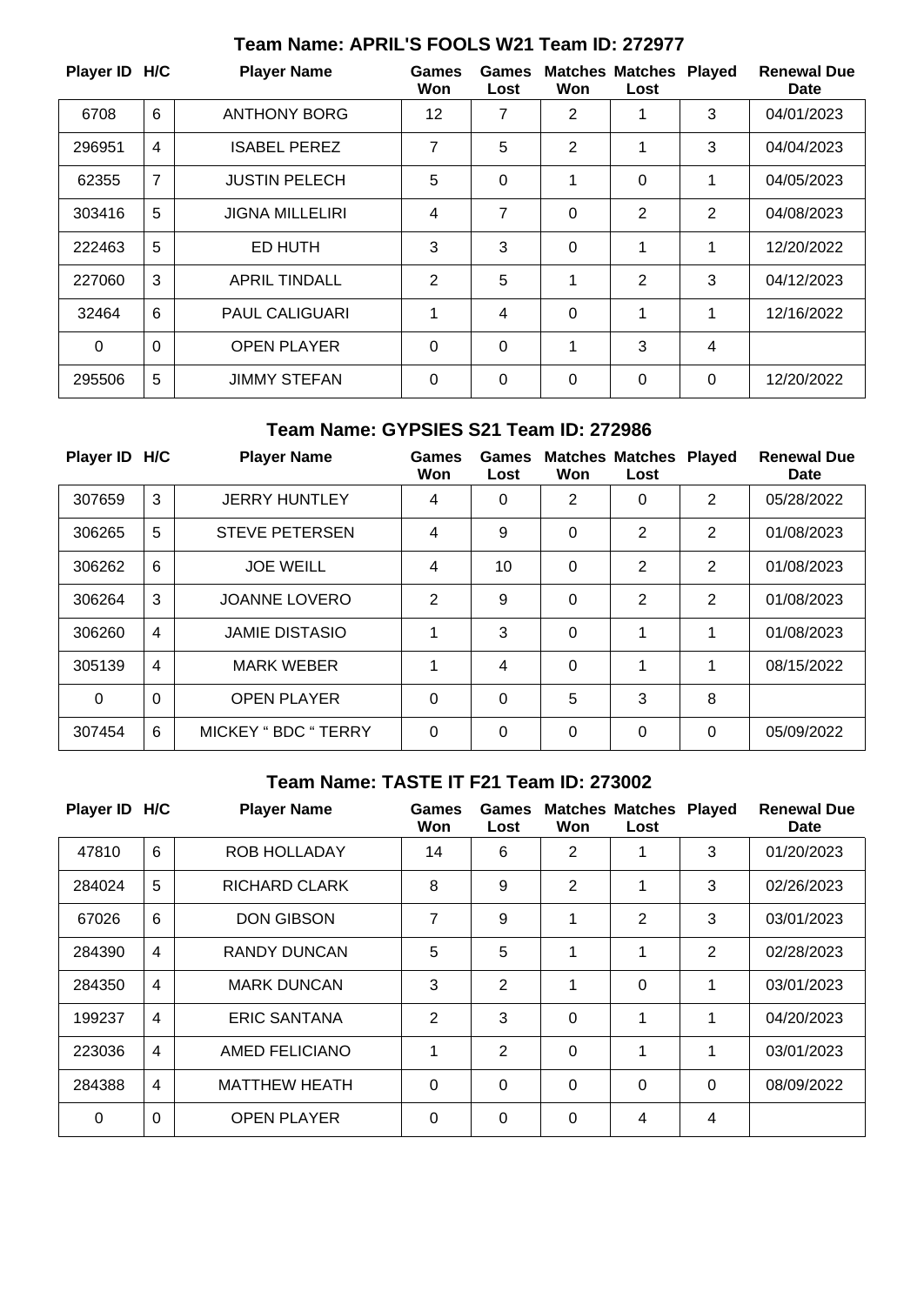| Player ID H/C |                | <b>Player Name</b>     | Games<br>Won | Games<br>Lost | Won | <b>Matches Matches Played</b><br>Lost |                | <b>Renewal Due</b><br><b>Date</b> |
|---------------|----------------|------------------------|--------------|---------------|-----|---------------------------------------|----------------|-----------------------------------|
| 297203        | 5              | <b>JOSEPH PANICCI</b>  | 5            | 5             | 1   | 1                                     | $\overline{2}$ | 04/11/2023                        |
| 297144        | $\overline{4}$ | <b>SCOTT VENEZIANO</b> | 5            | 5             | 1   | 1                                     | $\overline{2}$ | 04/09/2023                        |
| 297204        | 5              | <b>JIM BALKUS</b>      | 5            | 9             | 0   | 2                                     | 2              | 04/11/2023                        |
| 302371        | $\overline{4}$ | <b>GEORGE HARMIS</b>   | 4            | 4             | 1   | 1                                     | 2              | 01/11/2023                        |
| 287860        | 3              | <b>JAVIER VELA</b>     | $\Omega$     | 0             | 0   | 0                                     | $\Omega$       | 12/19/2022                        |
| 290454        | 5              | <b>ED MICKLA</b>       | $\Omega$     | $\Omega$      | 0   | 0                                     | $\Omega$       | 04/26/2023                        |
| 0             | $\Omega$       | <b>OPEN PLAYER</b>     | $\Omega$     | 4             | 3   | 3                                     | 6              |                                   |
| 16911         | 5              | DAVE LAGUARDIA         | $\Omega$     | 9             | 0   | 2                                     | $\overline{2}$ | 02/20/2023                        |

## **Team Name: THURSDAY THUNDER S21 Team ID: 273007**

# **Team Name: BALL BUSTERS (ATLANTIC) W21 Team ID: 272979**

| <b>Player ID</b> | H/C            | <b>Player Name</b>    | Games<br>Won   | Games<br>Lost | Won | <b>Matches Matches Played</b><br>Lost |                | <b>Renewal Due</b><br>Date |
|------------------|----------------|-----------------------|----------------|---------------|-----|---------------------------------------|----------------|----------------------------|
| 303464           | 5              | <b>KEVIN FEGEL</b>    | 8              | 1             | 2   | 0                                     | 2              | 01/25/2023                 |
| 223026           | 6              | <b>JAMES RHODES</b>   | 6              | 6             | 1   | 1                                     | 2              | 01/12/2023                 |
| 197569           | 5              | <b>KARL NUNGESSER</b> | 5              | 6             | 1   | 1                                     | $\overline{2}$ | 02/28/2023                 |
| 219253           | 5              | <b>TIM MOGELESKY</b>  | 4              | 6             | 1   | 1                                     | 2              | 02/20/2023                 |
| 200423           | 5              | <b>BOB PIACENTINO</b> | 4              | 13            | 0   | 3                                     | 3              | 03/03/2023                 |
| 197568           | $\overline{4}$ | ANTIONETTE NUNGESSER  | 3              | 5             | 0   | $\mathbf{2}$                          | $\overline{2}$ | 05/20/2023                 |
| 55790            | 3              | <b>RYAN BEANE</b>     | $\overline{2}$ | 1             | 1   | 0                                     | 1              | 02/26/2023                 |
| $\Omega$         | $\Omega$       | <b>OPEN PLAYER</b>    | $\Omega$       | 0             | 0   | 3                                     | 3              |                            |
| 303463           | 5              | <b>NICK SHAW</b>      | $\Omega$       | 4             | 0   | 1                                     | 1              | 04/08/2022                 |

### **Team Name: SCRATCHIN' BALLS F20 Team ID: 272992**

| Player ID H/C |          | <b>Player Name</b>    | Games<br>Won | <b>Games</b><br>Lost | Won | <b>Matches Matches</b><br>Lost | <b>Played</b> | <b>Renewal Due</b><br>Date |
|---------------|----------|-----------------------|--------------|----------------------|-----|--------------------------------|---------------|----------------------------|
| 72403         | 6        | <b>RYAN ANZISI</b>    | 13           | 9                    | 2   |                                | 3             | 03/01/2023                 |
| 288095        | 5        | <b>JOHN CLARKE</b>    | 9            | 6                    | 2   |                                | 3             | 03/01/2023                 |
| 288094        | 6        | <b>JOSE ALVARADO</b>  | 6            | 9                    | 0   | 2                              | 2             | 02/28/2023                 |
| 284267        | 4        | ROBERT OSTERDAHL      | 5            | 5                    | 1   |                                | 2             | 02/28/2023                 |
| 0             | $\Omega$ | <b>OPEN PLAYER</b>    |              | 0                    |     | 3                              | 4             |                            |
| 241425        | 5        | <b>DEREK SUBBOTIN</b> | 0            | 5                    | 0   |                                | 1             | 04/19/2023                 |
| 299422        | 4        | <b>TOM FOWLER</b>     | 0            | 9                    | 0   | 3                              | 3             | 03/01/2023                 |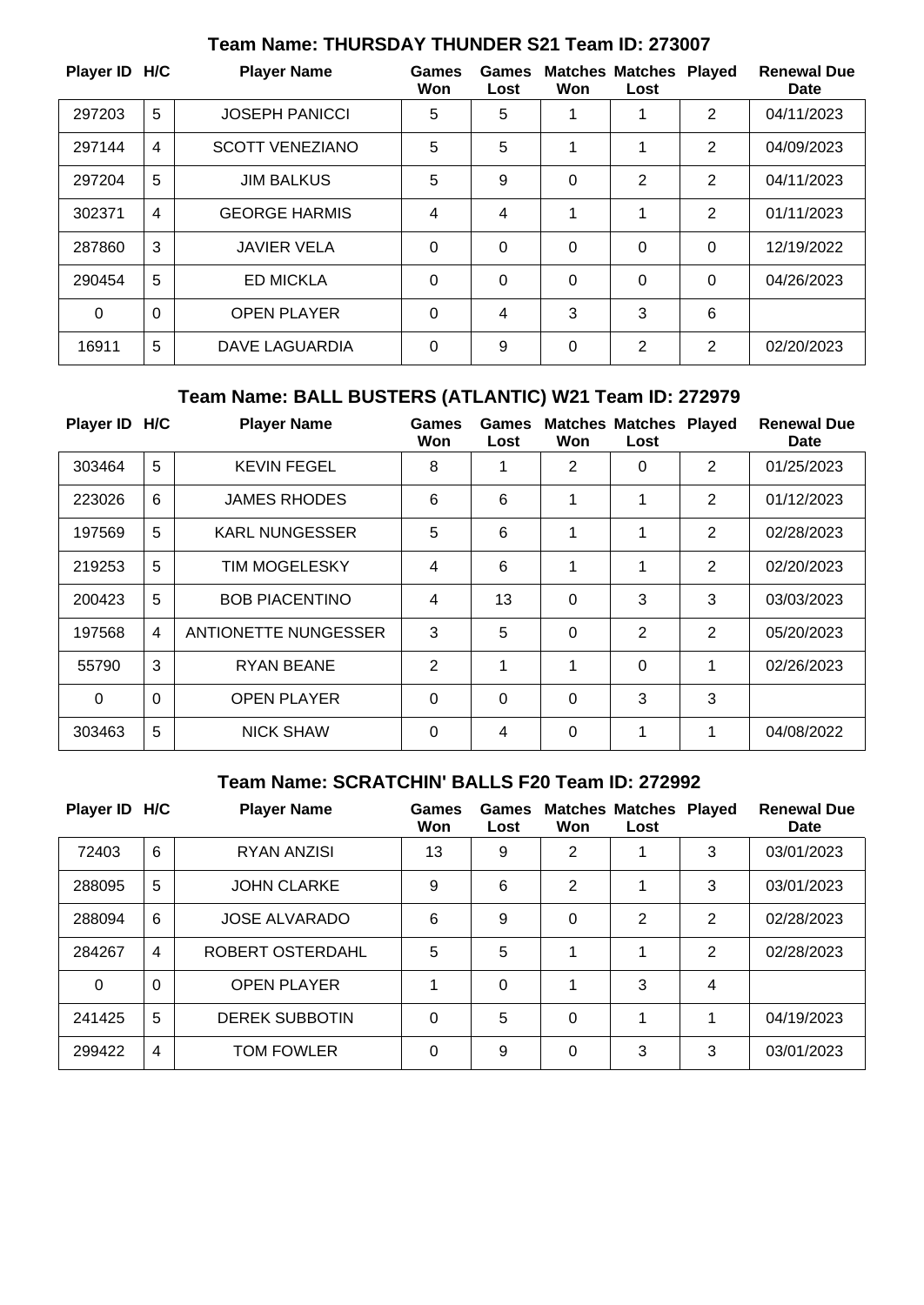| Player ID H/C |                | <b>Player Name</b>              | Games<br>Won | Games<br>Lost | Won         | <b>Matches Matches Played</b><br>Lost |                | <b>Renewal Due</b><br>Date |
|---------------|----------------|---------------------------------|--------------|---------------|-------------|---------------------------------------|----------------|----------------------------|
| 303374        | 5              | <b>BUD SPANGLER</b>             | 7            | 5             | 1           |                                       | 2              | 04/07/2023                 |
| 288255        | 5              | <b>ROB "THE SNIPER" CIPOLLA</b> | 6            | 8             | 0           | 2                                     | 2              | 12/29/2022                 |
| 234144        | 6              | <b>GREGORY MEEHAN</b>           | 5            | $\Omega$      | 1           | 0                                     | 1              | 04/07/2023                 |
| 201649        | 4              | UENNIFER SASS-MCMANIMON         | 5            | 7             | 1           | 1                                     | $\overline{2}$ | 12/13/2022                 |
| 290102        | $\overline{7}$ | <b>RICKY COOPER</b>             | 3            | 3             | $\mathbf 0$ | 1                                     | 1              | 04/16/2023                 |
| 306350        | $\overline{4}$ | <b>FRED SCHIFFMAN</b>           | 3            | 4             | 1           | 1                                     | 2              | 01/15/2023                 |
| 295259        | 4              | <b>KEVIN MOYNIHAN</b>           | 3            | 5             | 1           | 1                                     | 2              | 12/14/2022                 |
| 289093        | 5              | <b>WAYNE 'MOOSE' PLASTER</b>    | $\Omega$     | $\Omega$      | $\Omega$    | 0                                     | $\Omega$       | 02/14/2023                 |
| 0             | $\Omega$       | <b>OPEN PLAYER</b>              | 0            | 1             | 1           | 5                                     | 6              |                            |

# **Team Name: THE SNIPERS W21 Team ID: 273005**

#### **Team Name: TASTE IT S21 Team ID: 273003**

| Player ID H/C |                | <b>Player Name</b>   | Games<br>Won | Games<br>Lost | Won            | <b>Matches Matches</b><br>Lost | <b>Played</b>  | <b>Renewal Due</b><br>Date |
|---------------|----------------|----------------------|--------------|---------------|----------------|--------------------------------|----------------|----------------------------|
| 67026         | 6              | <b>DON GIBSON</b>    | 13           | 5             | $\overline{2}$ | 1                              | 3              | 03/01/2023                 |
| 284024        | 5              | RICHARD CLARK        | 6            | 6             | 1              | 1                              | $\overline{2}$ | 02/26/2023                 |
| 199237        | 4              | <b>ERIC SANTANA</b>  | 5            | 4             | 1              | 1                              | 2              | 04/20/2023                 |
| 47810         | 6              | <b>ROB HOLLADAY</b>  | 5            | 5             | 1              | 1                              | 2              | 01/20/2023                 |
| 284388        | $\overline{4}$ | <b>MATTHEW HEATH</b> | 5            | 6             | 1              | 2                              | 3              | 08/09/2022                 |
| 284350        | 4              | <b>MARK DUNCAN</b>   | 1            | 2             | $\Omega$       | 1                              | 1              | 03/01/2023                 |
| $\Omega$      | $\Omega$       | <b>OPEN PLAYER</b>   | $\Omega$     | 0             | $\Omega$       | 5                              | 5              |                            |
| 284390        | $\overline{4}$ | <b>RANDY DUNCAN</b>  | $\Omega$     | 0             | $\Omega$       | 0                              | $\Omega$       | 02/28/2023                 |
| 223036        | 4              | AMED FELICIANO       | $\Omega$     | 0             | $\Omega$       | 0                              | $\Omega$       | 03/01/2023                 |

#### **Team Name: VFW 2 F21 Team ID: 273008**

| Player ID H/C |          | <b>Player Name</b>      | Games<br>Won   | Games<br>Lost | Won            | <b>Matches Matches</b><br>Lost | Played         | <b>Renewal Due</b><br><b>Date</b> |
|---------------|----------|-------------------------|----------------|---------------|----------------|--------------------------------|----------------|-----------------------------------|
| 297133        | 6        | ANDY CARTER             | 14             | 11            | 2              | 1                              | 3              | 04/09/2023                        |
| 309631        | 5        | <b>MIKE KIRK</b>        | 11             | 4             | $\overline{2}$ | 4                              | 3              | 10/04/2022                        |
| 309636        | 5        | <b>BOB STANSBURY</b>    | 6              | 11            | $\Omega$       | 3                              | 3              | 10/04/2022                        |
| 309634        | 3        | <b>STEVE LOSITO</b>     | $\overline{2}$ | 3             | 1              | 1                              | $\overline{2}$ | 10/04/2022                        |
| 309635        | 4        | <b>DENNIS STANSBURY</b> | $\overline{2}$ | 11            | $\Omega$       | 3                              | 3              | 10/04/2022                        |
| $\Omega$      | $\Omega$ | <b>OPEN PLAYER</b>      | $\Omega$       | $\Omega$      | 1              | 3                              | 4              |                                   |
| 309632        | 3        | <b>BILL HATTER</b>      | $\Omega$       | $\Omega$      | $\Omega$       | 0                              | 0              | 10/04/2022                        |
| 309633        | 4        | <b>JAMES YERK</b>       | 0              | $\Omega$      | 0              | 0                              | 0              | 10/04/2022                        |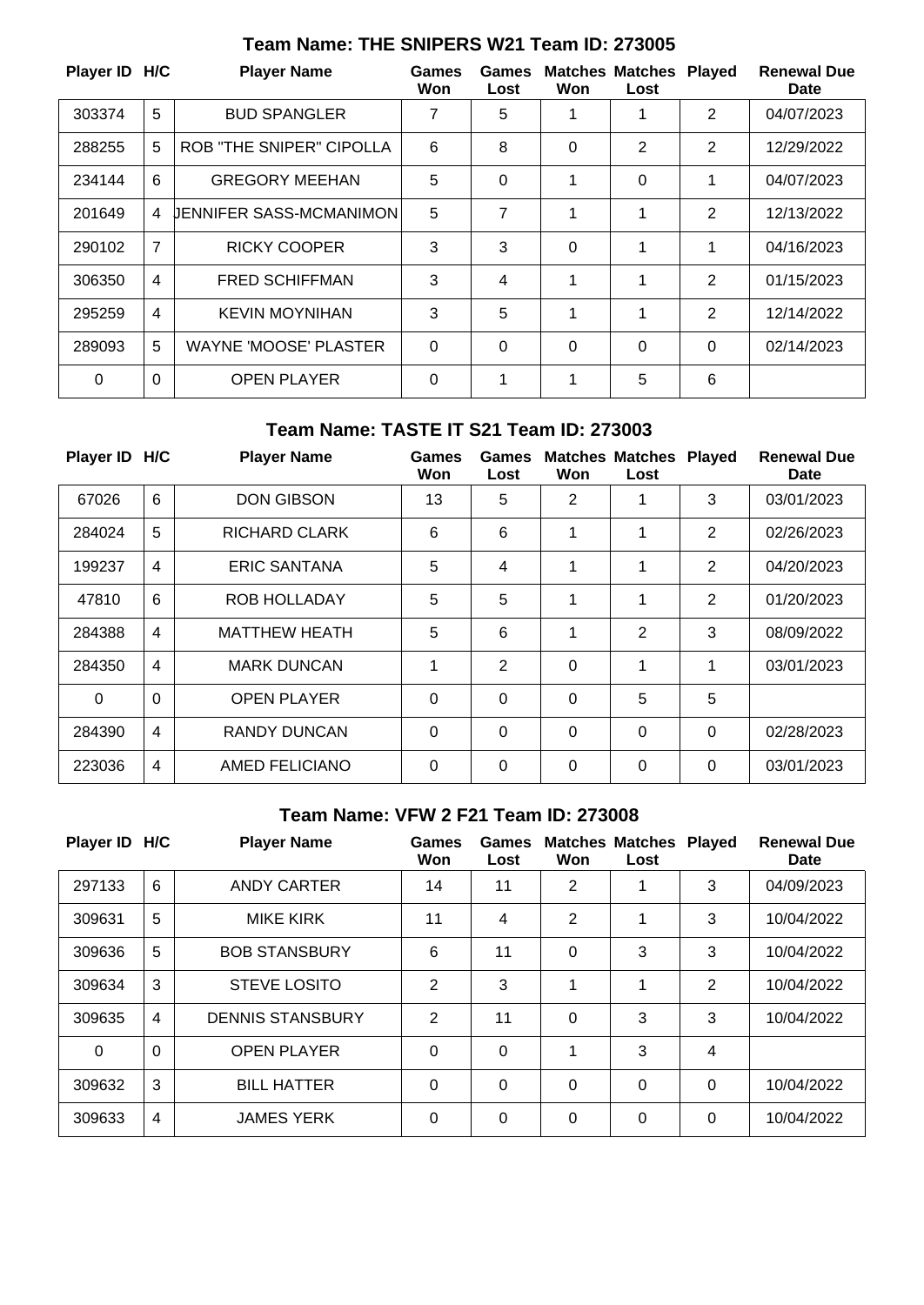| Player ID H/C |                | <b>Player Name</b>           | <b>Games</b><br>Won | Games<br>Lost | Won         | <b>Matches Matches</b><br>Lost | <b>Played</b>  | <b>Renewal Due</b><br><b>Date</b> |
|---------------|----------------|------------------------------|---------------------|---------------|-------------|--------------------------------|----------------|-----------------------------------|
| 289093        | 5              | <b>WAYNE 'MOOSE' PLASTER</b> | 8                   | 3             | 2           | 0                              | $\overline{2}$ | 02/14/2023                        |
| 297999        | 4              | <b>JOSEPH QUEOR</b>          | 2                   | 7             | 0           | 2                              | $\overline{2}$ | 05/03/2023                        |
| 298000        | 5              | <b>MICHAEL SUMMONTE</b>      | 1                   | 8             | 0           | 2                              | 2              | 05/03/2023                        |
| 287852        | 4              | <b>JEFF MARVINNY</b>         | 1                   | 9             | $\mathbf 0$ | 2                              | 2              | 12/19/2022                        |
| 209233        | 5              | <b>LEROY HAIRSTON JR</b>     | 0                   | 0             | 0           | 0                              | $\Omega$       | 05/02/2023                        |
| 290186        | $\overline{4}$ | <b>TOM PURVIS</b>            | $\Omega$            | 0             | 0           | 0                              | $\Omega$       | 04/18/2023                        |
| $\Omega$      | $\Omega$       | <b>OPEN PLAYER</b>           | $\Omega$            | 4             | 3           | 0                              | 3              |                                   |
| 289923        | 3              | <b>JOE NESWICK</b>           | 0                   | 7             | 0           | 2                              | 2              | 04/11/2023                        |

# **Team Name: SEVEN STICKS & A RACK F21 Team ID: 272994**

# **Team Name: BALL BUSTERS (OCEAN) W21 Team ID: 272980**

| Player ID H/C |                | <b>Player Name</b>                      | Games<br>Won | Games<br>Lost | Won      | <b>Matches Matches Played</b><br>Lost |          | <b>Renewal Due</b><br>Date |
|---------------|----------------|-----------------------------------------|--------------|---------------|----------|---------------------------------------|----------|----------------------------|
| 16911         | 5              | DAVE LAGUARDIA                          | 7            | 9             |          | 2                                     | 3        | 02/20/2023                 |
| 293238        | 5              | <b>JAY MAYER</b>                        | 7            | 11            | 2        |                                       | 3        | 09/09/2022                 |
| 287861        | 3              | <b>KAREN</b><br><b>HERRMANN-MCCARTY</b> | 5            | 5             | 2        | 1                                     | 3        | 12/19/2022                 |
| $\Omega$      | $\Omega$       | <b>OPEN PLAYER</b>                      | $\Omega$     | $\Omega$      | $\Omega$ | 3                                     | 3        |                            |
| 306263        | 5              | <b>JOHN AMOROSO</b>                     | $\Omega$     | $\Omega$      | $\Omega$ | 0                                     | $\Omega$ | 01/08/2023                 |
| 225256        | $\overline{4}$ | <b>BRIAN GINGRICH</b>                   | $\Omega$     | $\mathbf{0}$  | $\Omega$ | 0                                     | $\Omega$ | 08/14/2022                 |
| 287862        | 3              | <b>JAMES MCCARTY</b>                    | $\Omega$     | 9             | $\Omega$ | 3                                     | 3        | 12/19/2022                 |

#### **Team Name: CRAZY 8'S W21 Team ID: 272982**

| Player ID H/C |                | <b>Player Name</b>      | Games<br>Won | Games<br>Lost | Won      | <b>Matches Matches</b><br>Lost | <b>Played</b> | <b>Renewal Due</b><br>Date |
|---------------|----------------|-------------------------|--------------|---------------|----------|--------------------------------|---------------|----------------------------|
| 32464         | 6              | <b>PAUL CALIGUARI</b>   | 8            | 4             |          |                                | 2             | 12/16/2022                 |
| 303411        | 4              | <b>GEE MEDINA</b>       | 8            | 5             | 2        |                                | 3             | 04/08/2023                 |
| 305301        | $\overline{4}$ | <b>MARQUETTES ROACH</b> | 6            | 7             |          | 2                              | 3             | 09/09/2022                 |
| 220669        | 4              | <b>MICHAEL BARINAS</b>  | 3            | 9             | $\Omega$ | 2                              | 2             | 04/11/2023                 |
| 213557        | 5              | <b>JOE PRESSEY</b>      | 3            | 13            | $\Omega$ | 3                              | 3             | 01/03/2023                 |
| 303416        | 5              | <b>JIGNA MILLELIRI</b>  | 1            | 3             | $\Omega$ | 1                              | 1             | 04/08/2023                 |
| 227060        | 3              | <b>APRIL TINDALL</b>    | 0            | 2             | 0        | 1                              | 1             | 04/12/2023                 |